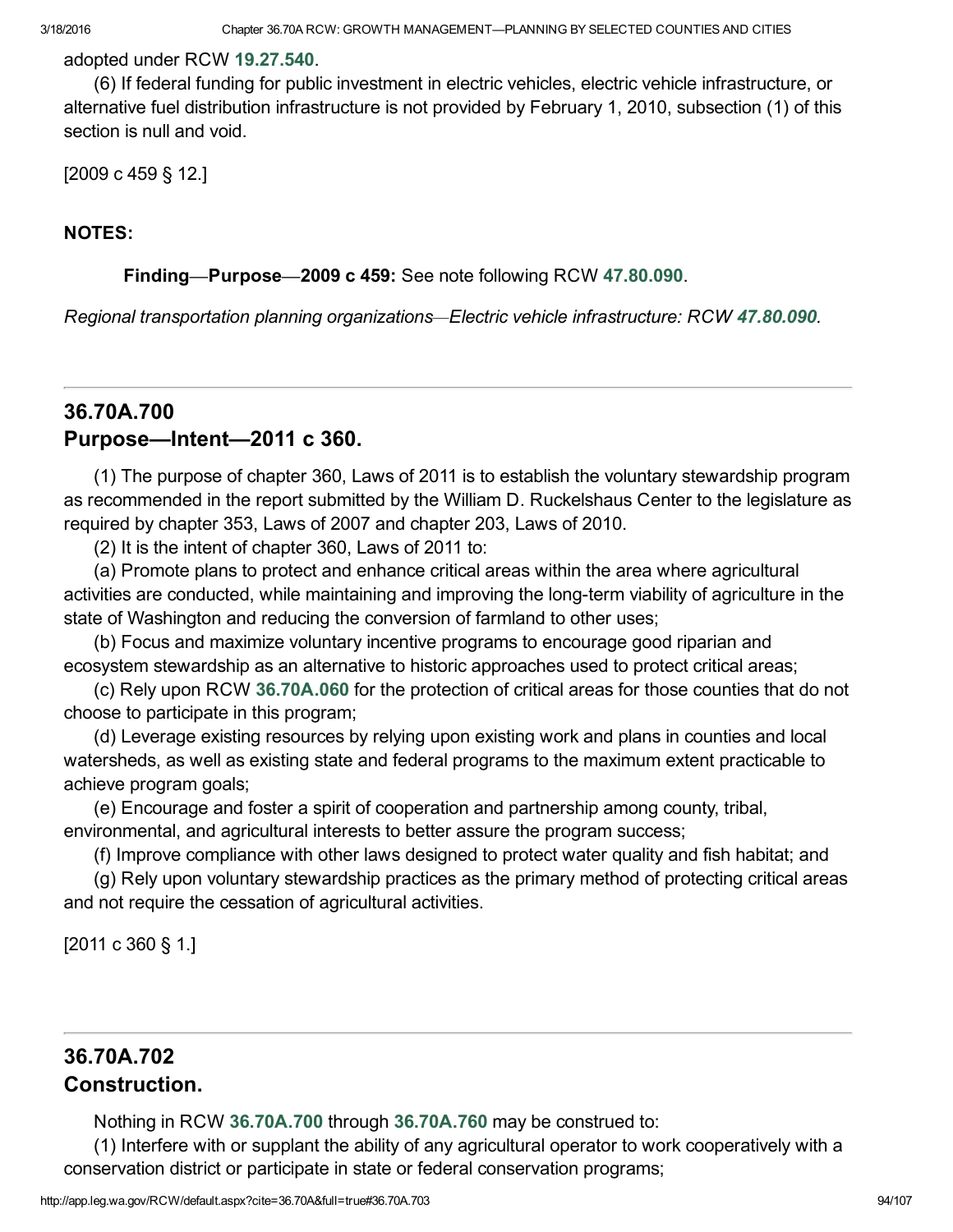(2) Require an agricultural operator to discontinue agricultural activities legally existing before July 22, 2011;

(3) Prohibit the voluntary sale or leasing of land for conservation purposes, either in fee or as an easement;

(4) Grant counties or state agencies additional authority to regulate critical areas on lands used for agricultural activities; and

(5) Limit the authority of a state agency, local government, or landowner to carry out its obligations under any other federal, state, or local law.

[2011 c 360 § 15.]

# 36.70A.703 Definitions.

The definitions in this section apply to RCW [36.70A.700](#page-0-0) through [36.70A.760](#page-10-0) and RCW [36.70A.130](#page--1-1) and [36.70A.280](#page--1-2) unless the context clearly requires otherwise.

(1) "Agricultural activities" means all agricultural uses and practices as defined in RCW [90.58.065](http://app.leg.wa.gov/RCW/default.aspx?cite=90.58.065).

(2) "Commission" means the state conservation commission as defined in RCW [89.08.030.](http://app.leg.wa.gov/RCW/default.aspx?cite=89.08.030)

(3) "Director" means the executive director of the state conservation commission.

(4) "Enhance" or "enhancement" means to improve the processes, structure, and functions existing, as of July 22, 2011, of ecosystems and habitats associated with critical areas.

(5) "Participating watershed" means a watershed identified by a county under RCW [36.70A.710](#page-3-0)(1) to participate in the program.

(6) "Priority watershed" means a geographic area nominated by the county and designated by the commission.

(7) "Program" means the voluntary stewardship program established in RCW [36.70A.705.](#page-2-0)

(8) "Protect" or "protecting" means to prevent the degradation of functions and values existing as of July 22, 2011.

(9) "Receipt of funding" means the date a county takes legislative action accepting any funds as required in RCW [36.70A.715\(](#page-4-0)1) to implement the program.

(10) "Statewide advisory committee" means the statewide advisory committee created in RCW [36.70A.745](#page-9-0).

(11) "Technical panel" means the directors or director designees of the following agencies: The department of fish and wildlife; the department of agriculture; the department of ecology; and the commission.

(12) "Watershed" means a water resource inventory area, salmon recovery planning area, or a subbasin as determined by a county.

(13) "Watershed group" means an entity designated by a county under the provisions of RCW [36.70A.715](#page-4-0).

(14) "Work plan" means a watershed work plan developed under the provisions of RCW [36.70A.720](#page-5-0).

[2011 c 360 § 2.]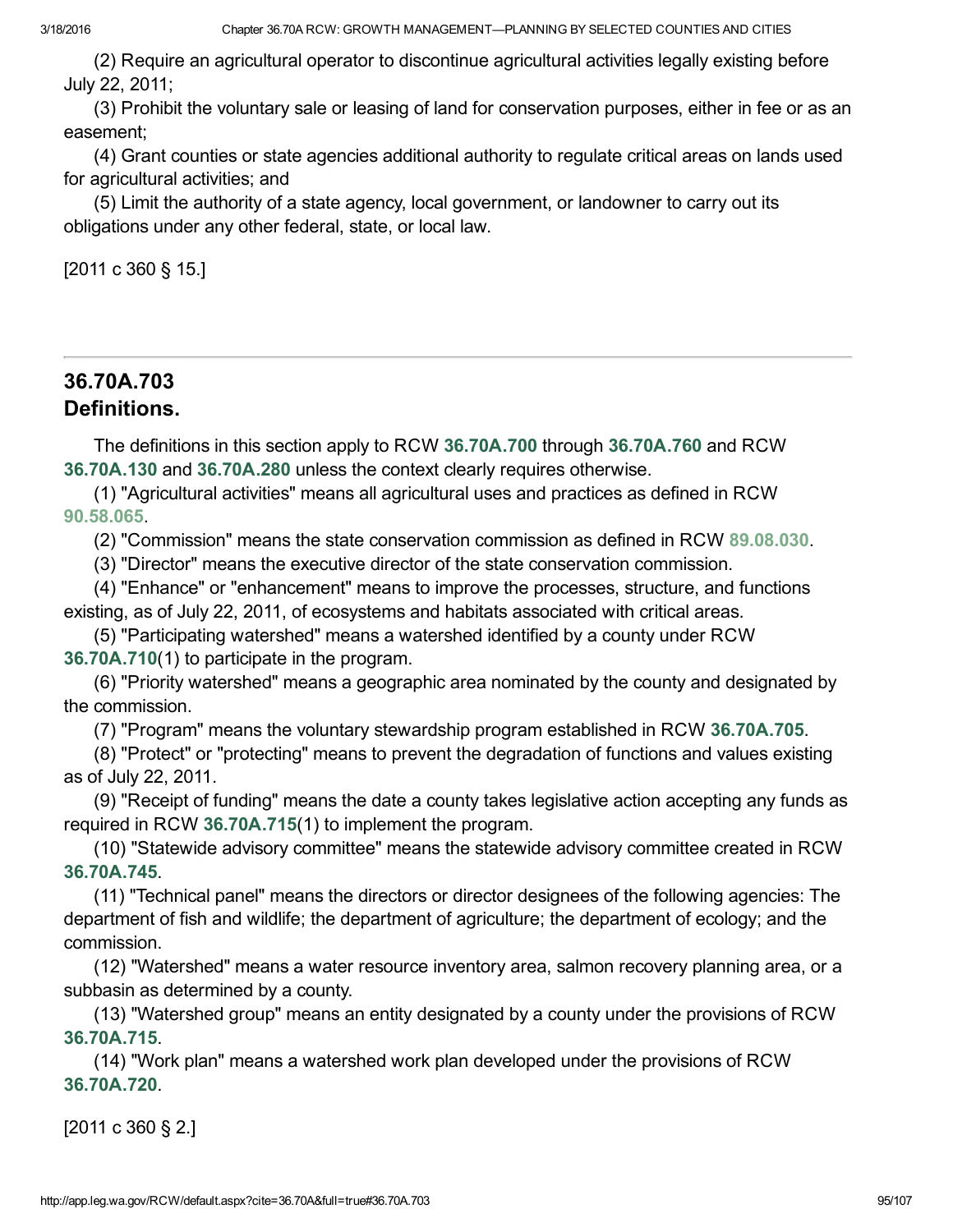# <span id="page-2-0"></span>36.70A.705 Voluntary stewardship program established—Administered by commission— Agency participation.

(1) The voluntary stewardship program is established to be administered by the commission. The program shall be designed to protect and enhance critical areas on lands used for agricultural activities through voluntary actions by agricultural operators.

(2) In administering the program, the commission must:

(a) Establish policies and procedures for implementing the program;

(b) Administer funding for counties to implement the program including, but not limited to, funding to develop strategies and incentive programs and to establish local guidelines for watershed stewardship programs;

(c) Administer the program's technical assistance funds and coordinate among state agencies and other entities for the implementation of the program;

(d) Establish a technical panel;

(e) In conjunction with the technical panel, review and evaluate: (i) Work plans submitted for approval under RCW [36.70A.720](#page-5-0)(2)(a); and (ii) reports submitted under RCW [36.70A.720\(](#page-5-0)2)(b);

(f) Review and evaluate the program's success and effectiveness and make appropriate changes to policies and procedures for implementing the program, in consultation with the statewide advisory committee and other affected agencies;

(g) Designate priority watersheds based upon the recommendation of the statewide advisory committee. The commission and the statewide advisory committee may only consider watersheds nominated by counties under RCW [36.70A.710.](#page-3-0) When designating priority watersheds, the commission and the statewide advisory committee shall consider the statewide significance of the criteria listed in RCW [36.70A.710](#page-3-0)(3);

(h) Provide administrative support for the program's statewide advisory committee in its work. The administrative support must be in collaboration with the department of ecology and other agencies involved in the program;

(i) Maintain a web site about the program that includes times, locations, and agenda information for meetings of the statewide advisory committee;

(j) Report to the legislature on the general status of program implementation by December 1, 2013, and December 1, 2015;

(k) In conjunction with the statewide advisory committee, conduct a review of the program beginning in 2017 and every five years thereafter, and report its findings to the legislature by December 1st; and

(l) Report to the appropriate committees of the legislature in the format provided in RCW [43.01.036](http://app.leg.wa.gov/RCW/default.aspx?cite=43.01.036).

(3) The department shall assist counties participating in the program to develop plans and development regulations under RCW [36.70A.735](#page-7-0)(1).

(4) The commission, department, department of agriculture, department of fish and wildlife, department of ecology, and other state agencies as directed by the governor shall:

(a) Cooperate and collaborate to implement the program; and

(b) Develop materials to assist local watershed groups in development of work plans.

(5) State agencies conducting new monitoring to implement the program in a watershed must focus on the goals and benchmarks of the work plan.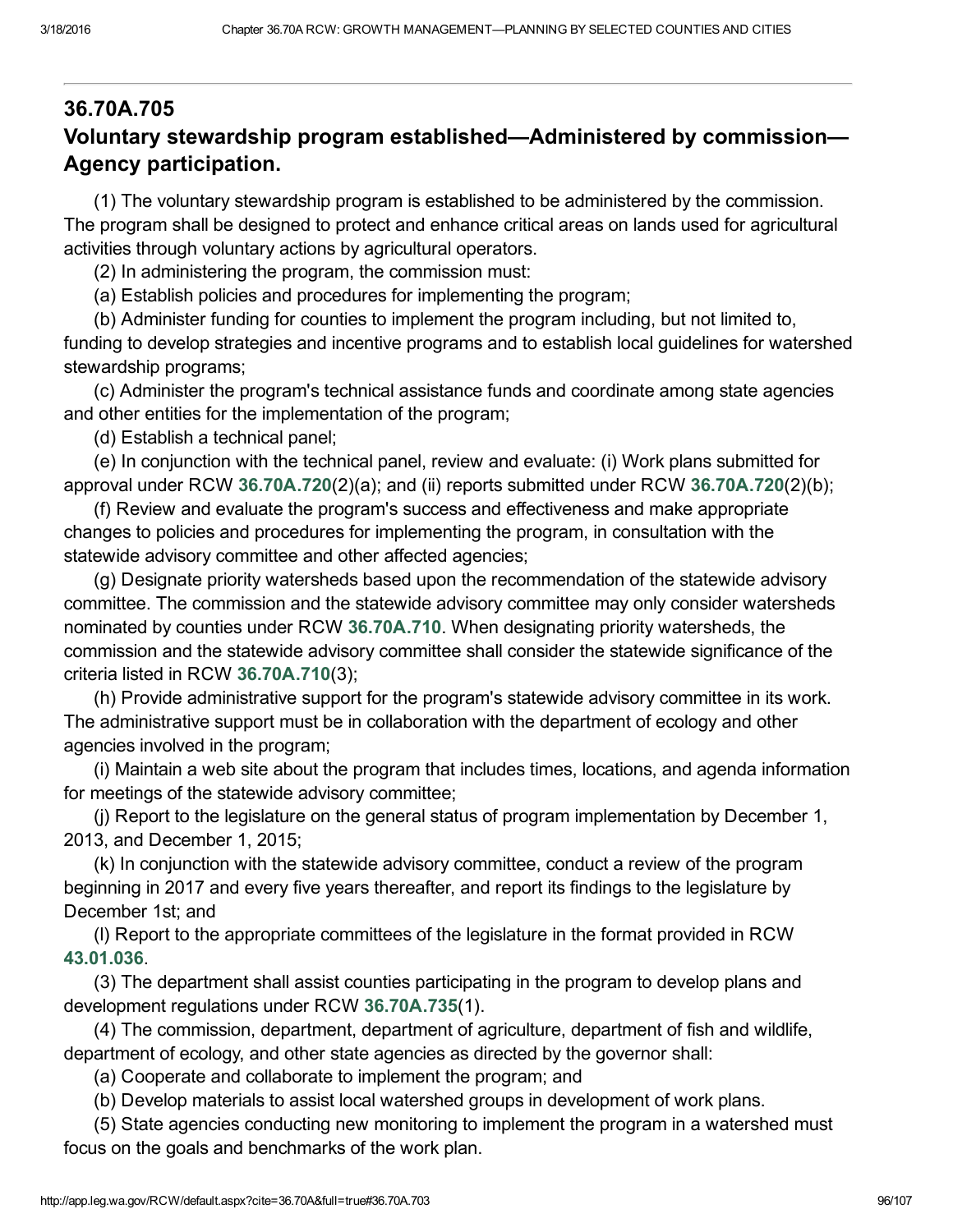[2011 c 360 § 3.]

#### <span id="page-3-0"></span>36.70A.710 Critical areas protection—Alternative to RCW 36.70A.060—County's responsibilities—Procedures.

(1)(a) As an alternative to protecting critical areas in areas used for agricultural activities through development regulations adopted under RCW [36.70A.060](#page--1-0), the legislative authority of a county may elect to protect such critical areas through the program.

(b) In order to participate in the program, within six months after July 22, 2011, the legislative authority of a county must adopt an ordinance or resolution that:

(i) Elects to have the county participate in the program;

(ii) Identifies the watersheds that will participate in the program; and

(iii) Based on the criteria in subsection (4) of this section, nominates watersheds for consideration by the commission as state priority watersheds.

(2) Before adopting the ordinance or resolution under subsection (1) of this section, the county must (a) confer with tribes, and environmental and agricultural interests; and (b) provide notice following the public participation and notice provisions of RCW [36.70A.035](#page--1-3) to property owners and other affected and interested individuals, tribes, government agencies, businesses, school districts, and organizations.

(3) In identifying watersheds to participate in the program, a county must consider:

(a) The role of farming within the watershed, including the number and acreage of farms, the economic value of crops and livestock, and the risk of the conversion of farmland;

(b) The overall likelihood of completing a successful program in the watershed; and

(c) Existing watershed programs, including those of other jurisdictions in which the watershed has territory.

(4) In identifying priority watersheds, a county must consider the following:

(a) The role of farming within the watershed, including the number and acreage of farms, the economic value of crops and livestock, and the risk of the conversion of farmland;

(b) The importance of salmonid resources in the watershed;

(c) An evaluation of the biological diversity of wildlife species and their habitats in the geographic region including their significance and vulnerability;

(d) The presence of leadership within the watershed that is representative and inclusive of the interests in the watershed;

(e) Integration of regional watershed strategies, including the availability of a data and scientific review structure related to all types of critical areas;

(f) The presence of a local watershed group that is willing and capable of overseeing a successful program, and that has the operational structures to administer the program effectively, including professional technical assistance staff, and monitoring and adaptive management structures; and

(g) The overall likelihood of completing a successful program in the watershed.

(5) Except as otherwise provided in subsection (9) of this section, beginning with the effective date of the ordinance or resolution adopted under subsection (1) of this section, the program applies to all unincorporated property upon which agricultural activities occur within a participating watershed.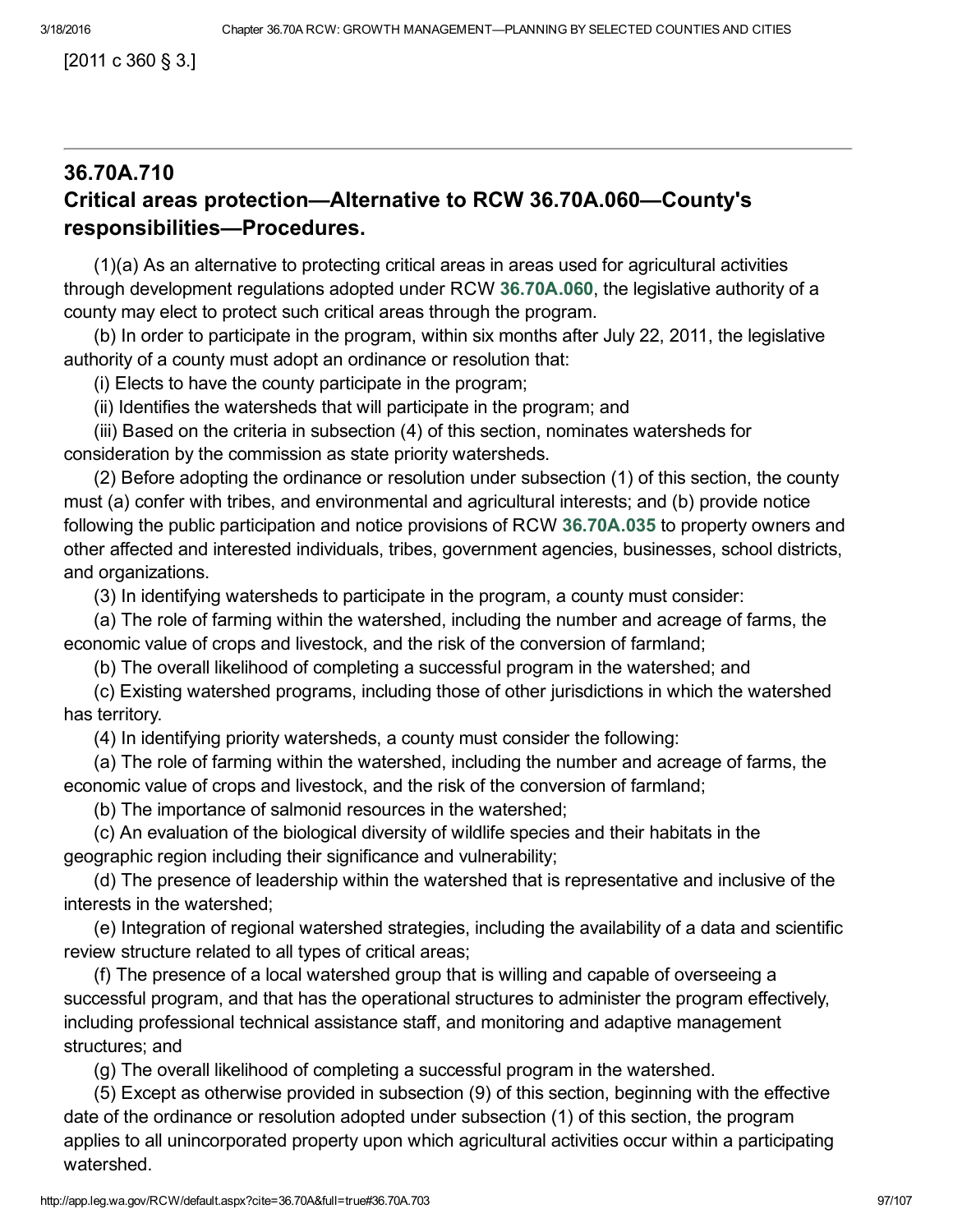(6)(a) Except as otherwise provided in (b) of this subsection, within two years after July 22, 2011, a county must review and, if necessary, revise development regulations adopted under this chapter to protect critical areas as they specifically apply to agricultural activities:

(i) If the county has not elected to participate in the program, for all unincorporated areas; or

(ii) If the county has elected to participate in the program, for any watershed not participating in the program.

(b) A county that between July 1, 2003, and June 30, 2007, in accordance with RCW [36.70A.130](#page--1-1) completed the review of its development regulations as required by RCW [36.70A.130](#page--1-1) to protect critical areas as they specifically apply to agricultural activities is not required to review and revise its development regulations until required by RCW [36.70A.130.](#page--1-1)

(c) After the review and amendment required under (a) of this subsection, RCW [36.70A.130](#page--1-1) applies to the subsequent review and amendment of development regulations adopted under this chapter to protect critical areas as they specifically apply to agricultural activities.

(7)(a) A county that has made the election under subsection (1) of this section may withdraw a participating watershed from the program by adopting an ordinance or resolution withdrawing the watershed from the program. A county may withdraw a watershed from the program at the end of three years, five years, or eight years after receipt of funding, or any time after ten years from receipt of funding.

(b) Within eighteen months after withdrawing a participating watershed from the program, the county must review and, if necessary, revise its development regulations that protect critical areas in that watershed as they specifically apply to agricultural activities. The development regulations must protect the critical area functions and values as they existed on July 22, 2011. RCW [36.70A.130](#page--1-1) applies to the subsequent review and amendment of development regulations adopted under this chapter to protect critical areas as they specifically apply to agricultural activities.

(8) A county that has made the election under subsection (1) of this section is eligible for a share of the funding made available to implement the program, subject to funding availability from the state.

(9) A county that has made the election under subsection (1) of this section is not required to implement the program in a participating watershed until adequate funding for the program in that watershed is provided to the county.

[2011 c 360 § 4.]

## <span id="page-4-0"></span>36.70A.715 Funding by commission—County's duties—Watershed group established.

(1) When the commission makes funds available to a county that has made the election provided in RCW [36.70A.710](#page-3-0)(1), the county must within sixty days:

(a) Acknowledge the receipt of funds; and

(b) Designate a watershed group and an entity to administer funds for each watershed for which funding has been provided.

(2) A county must confer with tribes and interested stakeholders before designating or establishing a watershed group.

http://app.leg.wa.gov/RCW/default.aspx?cite=36.70A&full=true#36.70A.703 98/107 (3) The watershed group must include broad representation of key watershed stakeholders and, at a minimum, representatives of agricultural and environmental groups and tribes that agree to participate. The county should encourage existing lead entities, watershed planning units, or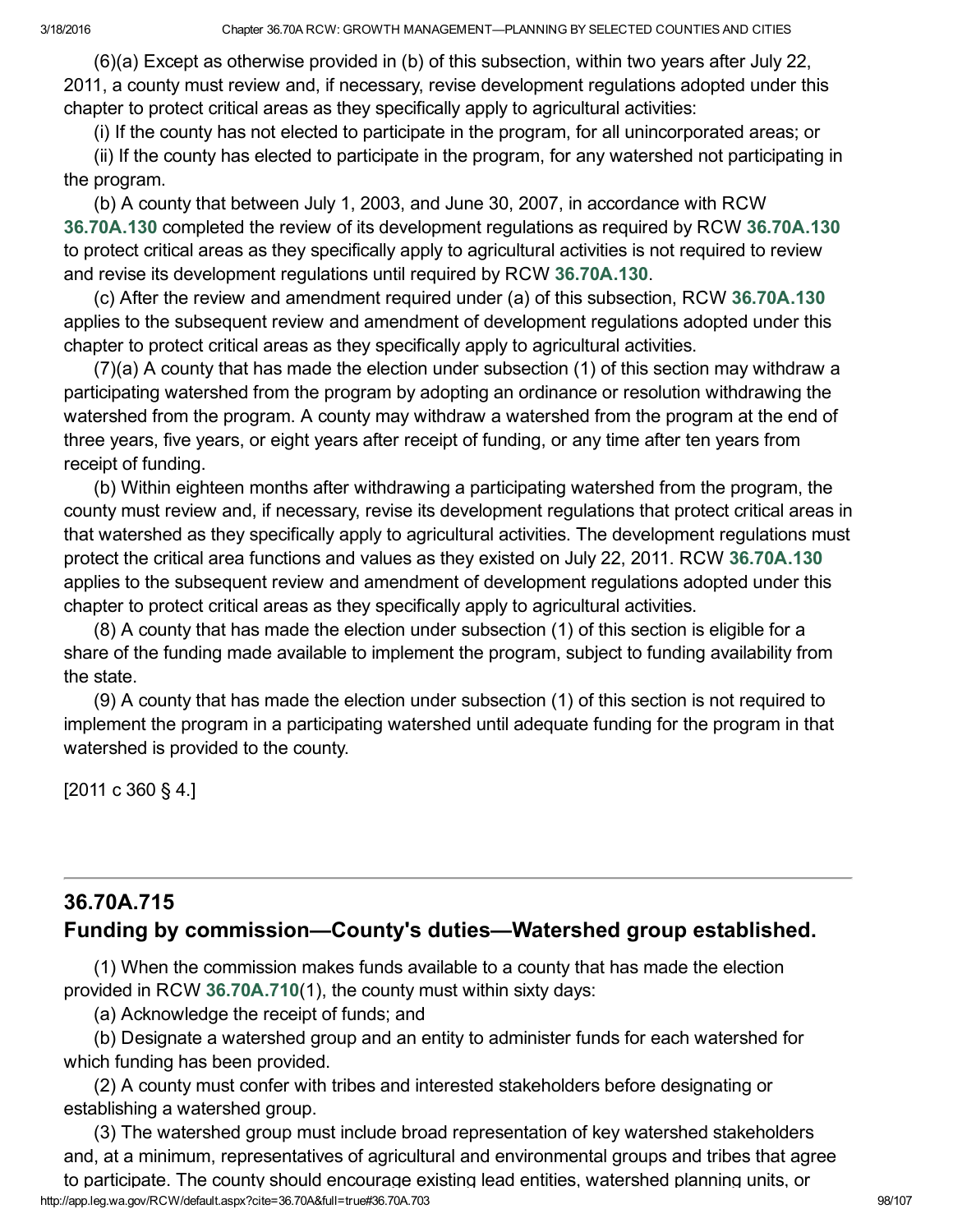other integrating organizations to serve as the watershed group.

(4) The county may designate itself, a tribe, or another entity to coordinate the local watershed group.

[2011 c 360 § 5.]

## <span id="page-5-0"></span>36.70A.720 Watershed group's duties—Work plan—Conditional priority funding.

(1) A watershed group designated by a county under RCW [36.70A.715](#page-4-0) must develop a work plan to protect critical areas while maintaining the viability of agriculture in the watershed. The work plan must include goals and benchmarks for the protection and enhancement of critical areas. In developing and implementing the work plan, the watershed group must:

(a) Review and incorporate applicable water quality, watershed management, farmland protection, and species recovery data and plans;

(b) Seek input from tribes, agencies, and stakeholders;

(c) Develop goals for participation by agricultural operators conducting commercial and noncommercial agricultural activities in the watershed necessary to meet the protection and enhancement benchmarks of the work plan;

(d) Ensure outreach and technical assistance is provided to agricultural operators in the watershed;

(e) Create measurable benchmarks that, within ten years after the receipt of funding, are designed to result in (i) the protection of critical area functions and values and (ii) the enhancement of critical area functions and values through voluntary, incentive-based measures;

(f) Designate the entity or entities that will provide technical assistance;

(g) Work with the entity providing technical assistance to ensure that individual stewardship plans contribute to the goals and benchmarks of the work plan;

(h) Incorporate into the work plan any existing development regulations relied upon to achieve the goals and benchmarks for protection;

(i) Establish baseline monitoring for: (i) Participation activities and implementation of the voluntary stewardship plans and projects; (ii) stewardship activities; and (iii) the effects on critical areas and agriculture relevant to the protection and enhancement benchmarks developed for the watershed;

(j) Conduct periodic evaluations, institute adaptive management, and provide a written report of the status of plans and accomplishments to the county and to the commission within sixty days after the end of each biennium;

(k) Assist state agencies in their monitoring programs; and

(l) Satisfy any other reporting requirements of the program.

(2)(a) The watershed group shall develop and submit the work plan to the director for approval as provided in RCW [36.70A.725.](#page-6-0)

(b)(i) Not later than five years after the receipt of funding for a participating watershed, the watershed group must report to the director and the county on whether it has met the work plan's protection and enhancement goals and benchmarks.

(ii) If the watershed group determines the protection goals and benchmarks have been met, and the director concurs under RCW [36.70A.730](#page-7-1), the watershed group shall continue to implement the work plan.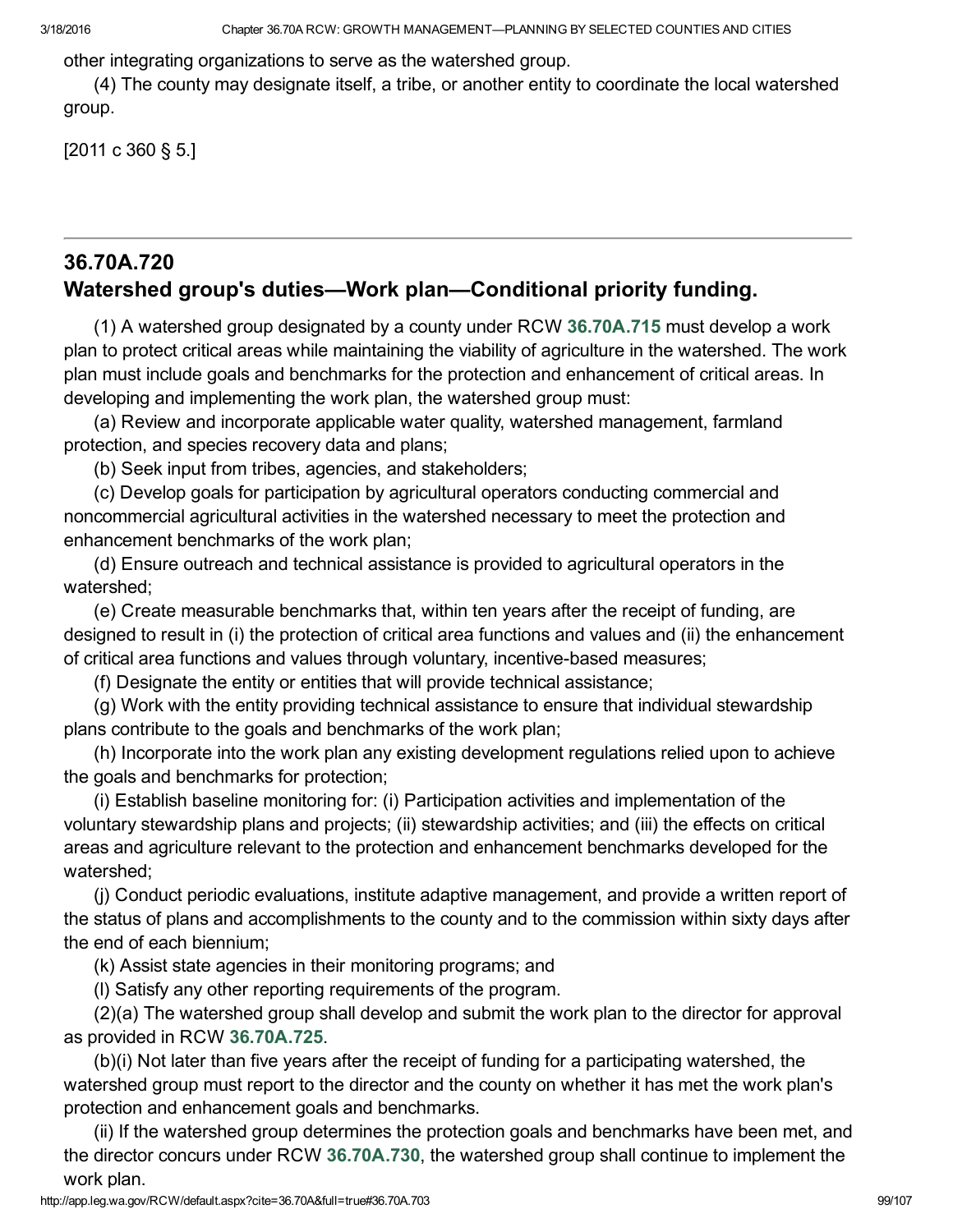(iii) If the watershed group determines the protection goals and benchmarks have not been met, it must propose and submit to the director an adaptive management plan to achieve the goals and benchmarks that were not met. If the director does not approve the adaptive management plan under RCW [36.70A.730,](#page-7-1) the watershed is subject to RCW [36.70A.735.](#page-7-0)

(iv) If the watershed group determines the enhancement goals and benchmarks have not been met, the watershed group must determine what additional voluntary actions are needed to meet the benchmarks, identify the funding necessary to implement these actions, and implement these actions when funding is provided.

(c)(i) Not later than ten years after receipt of funding for a participating watershed, and every five years thereafter, the watershed group must report to the director and the county on whether it has met the protection and enhancement goals and benchmarks of the work plan.

(ii) If the watershed group determines the protection goals and benchmarks have been met, and the director concurs under RCW [36.70A.730](#page-7-1), the watershed group shall continue to implement the work plan.

(iii) If the watershed group determines the protection goals and benchmarks have not been met, the watershed is subject to RCW [36.70A.735](#page-7-0).

(iv) If the watershed group determines the enhancement goals and benchmarks have not been met, the watershed group must determine what additional voluntary actions are needed to meet the benchmarks, identify the funding necessary to implement these actions, and implement these actions when funding is provided.

(3) Following approval of a work plan, a county or watershed group may request a state or federal agency to focus existing enforcement authority in that participating watershed, if the action will facilitate progress toward achieving work plan protection goals and benchmarks.

(4) The commission may provide priority funding to any watershed designated under the provisions of RCW [36.70A.705](#page-2-0)(2)(g). The director, in consultation with the statewide advisory committee, shall work with the watershed group to develop an accelerated implementation schedule for watersheds that receive priority funding.

(5) Commercial and noncommercial agricultural operators participating in the program are eligible to receive funding and assistance under watershed programs.

[2011 c 360 § 6.]

#### <span id="page-6-0"></span>36.70A.725 Technical review of work plan—Time frame for action by director.

(1) Upon receipt of a work plan submitted to the director under RCW [36.70A.720](#page-5-0)(2)(a), the director must submit the work plan to the technical panel for review.

(2) The technical panel shall review the work plan and report to the director within forty-five days after the director receives the work plan. The technical panel shall assess whether at the end of ten years after receipt of funding, the work plan, in conjunction with other existing plans and regulations, will protect critical areas while maintaining and enhancing the viability of agriculture in the watershed.

(3)(a) If the technical panel determines the proposed work plan will protect critical areas while maintaining and enhancing the viability of agriculture in the watershed:

(i) It must recommend approval of the work plan; and

http://app.leg.wa.gov/RCW/default.aspx?cite=36.70A&full=true#36.70A.703 100/107 (ii) The director must approve the work plan.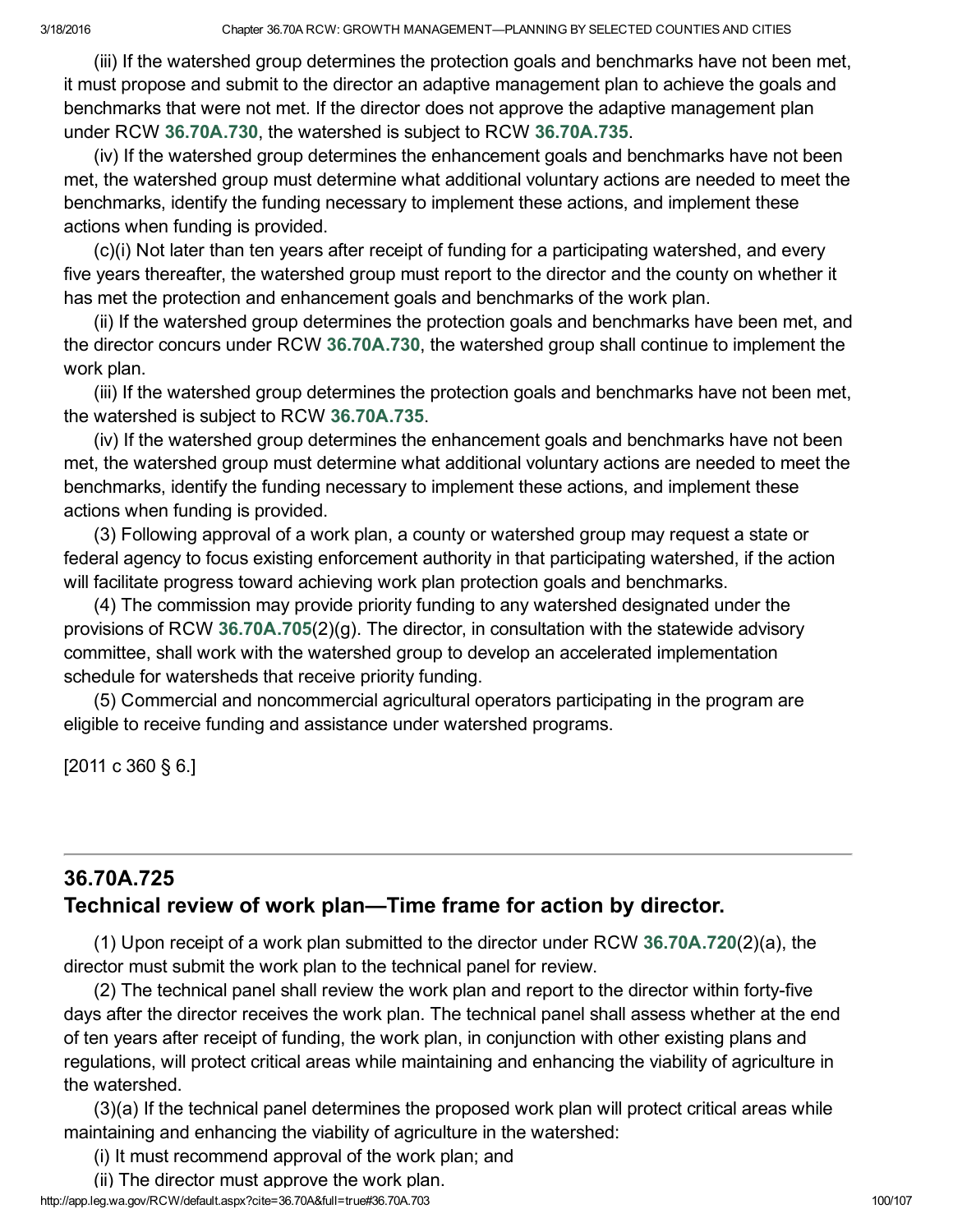(b) If the technical panel determines the proposed work plan will not protect critical areas while maintaining and enhancing the viability of agriculture in the watershed:

(i) It must identify the reasons for its determination; and

(ii) The director must advise the watershed group of the reasons for disapproval.

(4) The watershed group may modify and resubmit its work plan for review and approval consistent with this section.

(5) If the director does not approve a work plan submitted under this section within two years and nine months after receipt of funding, the director shall submit the work plan to the statewide advisory committee for resolution. If the statewide advisory committee recommends approval, the director must approve the work plan.

(6) If the director does not approve a work plan for a watershed within three years after receipt of funding, the provisions of RCW [36.70A.735](#page-7-0)(2) apply to the watershed.

[2011 c 360 § 7.]

## <span id="page-7-1"></span>36.70A.730 Report by watershed group—Director consults with statewide advisory committee.

(1) Upon receipt of a report by a watershed group under RCW [36.70A.720](#page-5-0)(2)(b) that the work plan goals and benchmarks have been met, the director must consult with the statewide advisory committee. If the director concurs with the watershed group report, the watershed group shall continue to implement the work plan. If the director does not concur with the watershed group report, the director shall consult with the statewide advisory committee following the procedures in subsection (2) of this section.

(2) If either the director, following receipt of a report under subsection (1) of this section, or the watershed group, in the report submitted to the director under RCW [36.70A.720](#page-5-0)(2)(b), concludes that the work plan goals and benchmarks for protection have not been met, the director must consult with the statewide advisory committee for a recommendation on how to proceed. If the director, acting upon recommendation from the statewide advisory committee, determines that the watershed is likely to meet the goals and benchmarks with an additional six months of planning and implementation time, the director must grant an extension. If the director, acting upon a recommendation from the statewide advisory committee, determines that the watershed is unlikely to meet the goals and benchmarks within six months, the watershed is subject to RCW [36.70A.735](#page-7-0).

(3) A watershed that fails to meet its goals and benchmarks for protection within the six-month time extension under subsection (2) of this section is subject to RCW [36.70A.735](#page-7-0).

[2011 c 360 § 8.]

# <span id="page-7-0"></span>36.70A.735 When work plan is not approved, fails, or is unfunded—County's duties—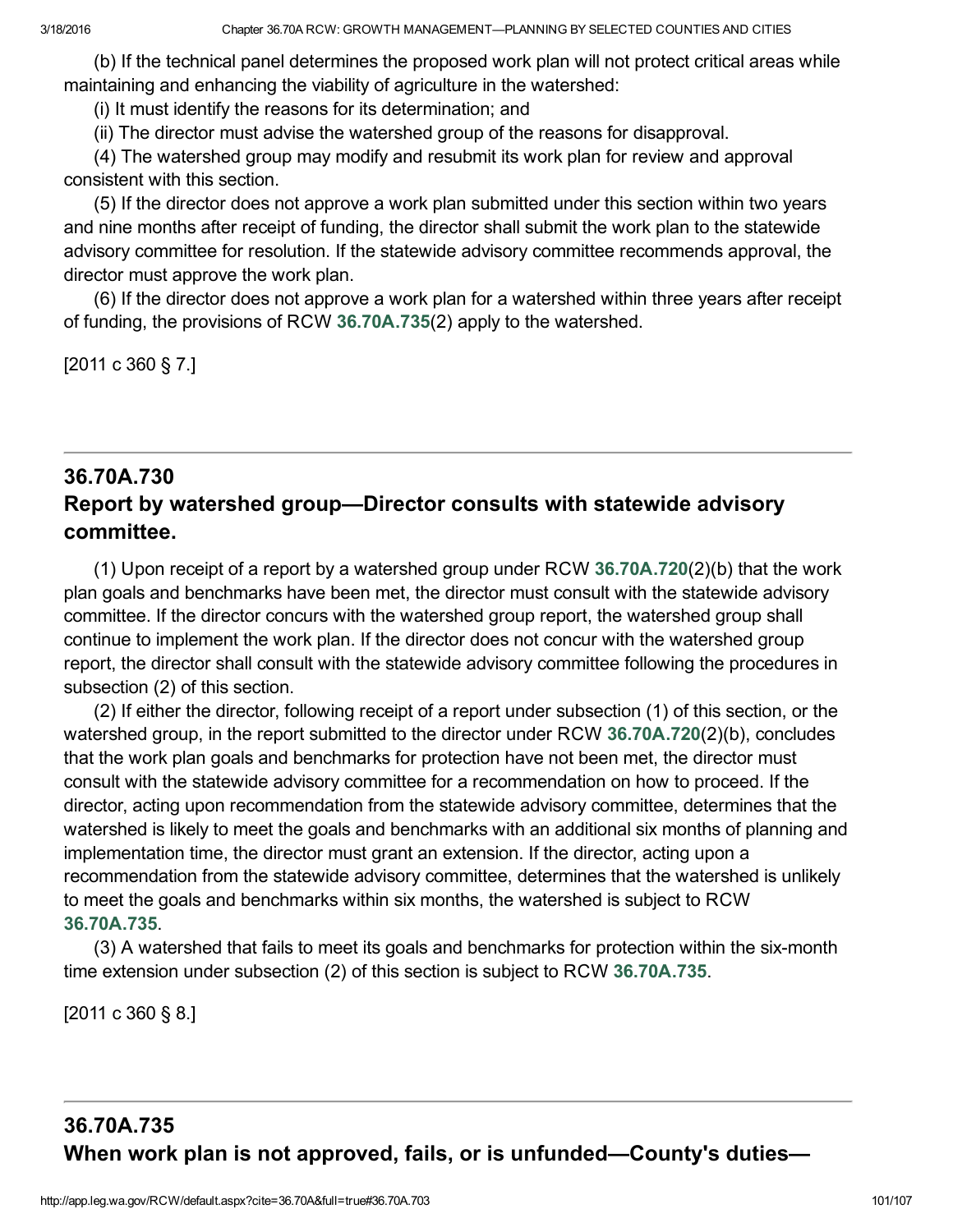#### Rules.

(1) Within eighteen months after one of the events in subsection (2) of this section, a county must:

(a) Develop, adopt, and implement a watershed work plan approved by the department that protects critical areas in areas used for agricultural activities while maintaining the viability of agriculture in the watershed. The department shall consult with the departments of agriculture, ecology, and fish and wildlife and the commission, and other relevant state agencies before approving or disapproving the proposed work plan. The appeal of the department's decision under this subsection is subject to appeal under RCW [36.70A.280](#page--1-2);

(b) Adopt development regulations previously adopted under this chapter by another local government for the purpose of protecting critical areas in areas used for agricultural activities. Regulations adopted under this subsection (1)(b) must be from a region with similar agricultural activities, geography, and geology and must: (i) Be from Clallam, Clark, King, or Whatcom counties; or (ii) have been upheld by a growth management hearings board or court after July 1, 2011, where the board or court determined that the provisions adequately protected critical areas functions and values in areas used for agricultural activities;

(c) Adopt development regulations certified by the department as protective of critical areas in areas used for agricultural activities as required by this chapter. The county may submit existing or amended regulations for certification. The department must make its decision on whether to certify the development regulations within ninety days after the county submits its request. If the department denies the certification, the county shall take an action under (a), (b), or (d) of this subsection. The department must consult with the departments of agriculture, ecology, and fish and wildlife and the commission before making a certification under this section. The appeal of the department's decision under this subsection (1)(c) is subject to appeal under RCW [36.70A.280;](#page--1-2) or

(d) Review and, if necessary, revise development regulations adopted under this chapter to protect critical areas as they relate to agricultural activities.

(2) A participating watershed is subject to this section if:

(a) The work plan is not approved by the director as provided in RCW [36.70A.725](#page-6-0);

(b) The work plan's goals and benchmarks for protection have not been met as provided in RCW [36.70A.720](#page-5-0);

(c) The commission has determined under RCW [36.70A.740](#page-8-0) that the county, department, commission, or departments of agriculture, ecology, or fish and wildlife have not received adequate funding to implement a program in the watershed; or

(d) The commission has determined under RCW [36.70A.740](#page-8-0) that the watershed has not received adequate funding to implement the program.

(3) The department shall adopt rules to implement subsection (1)(a) and (c) of this section.

[2011 c 360 § 9.]

# <span id="page-8-0"></span>36.70A.740 Commission's duties—Timelines.

(1) By July 31, 2015, the commission must:

(a) In consultation with each county that has elected under RCW [36.70A.710](#page-3-0) to participate in the program, determine which participating watersheds received adequate funding to establish and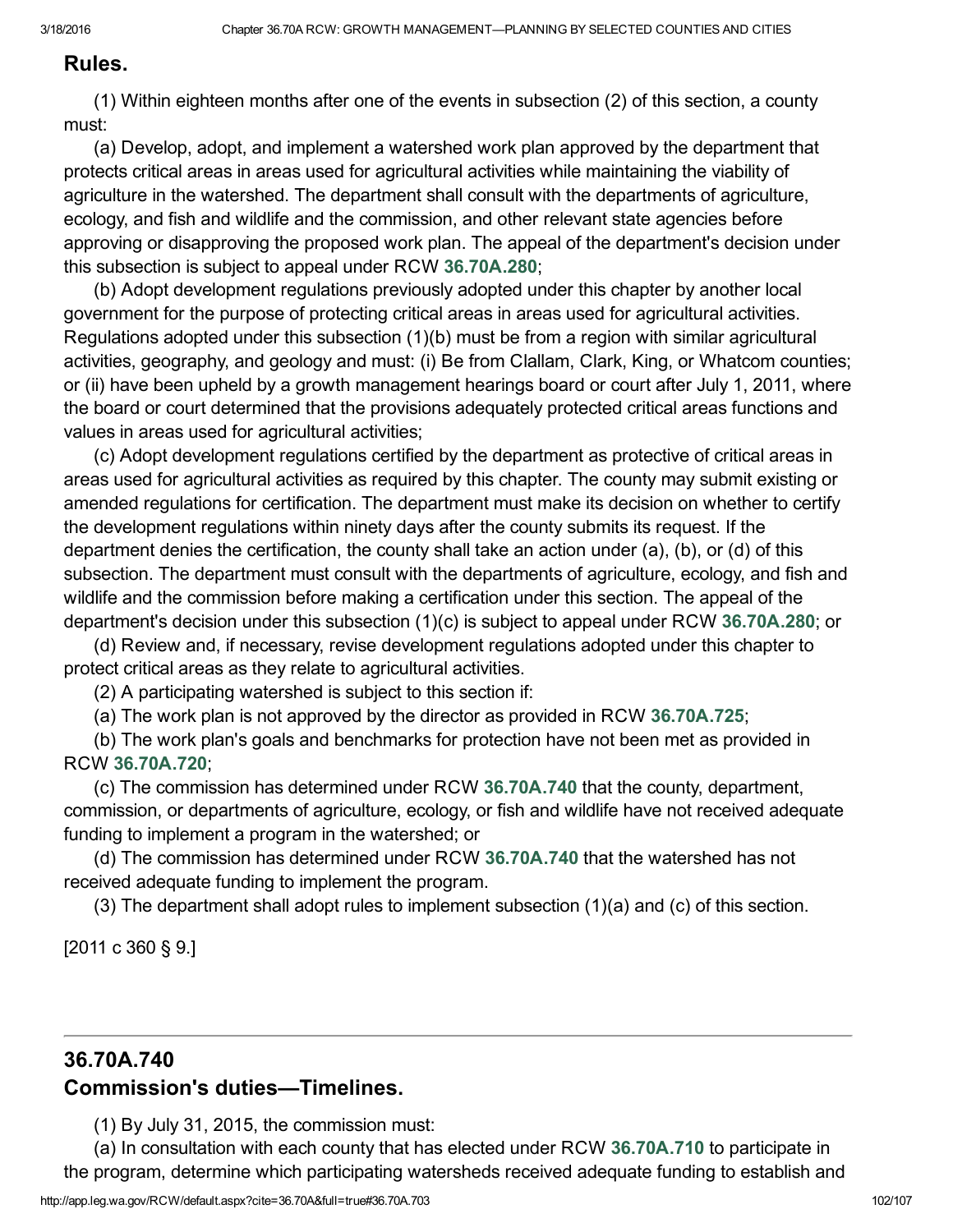implement the program in a participating watershed by July 1, 2015; and

(b) In consultation with other state agencies, for each participating watershed determine whether state agencies required to take action under the provisions of RCW [36.70A.700](#page-0-0) through [36.70A.760](#page-10-0) have received adequate funding to support the program by July 1, 2015.

(2) By July 31, 2017, and every two years thereafter, in consultation with each county that has elected under RCW [36.70A.710](#page-3-0) to participate in the program and other state agencies, the commission shall determine for each participating watershed whether adequate funding to implement the program was provided during the preceding biennium as provided in subsection (1) of this section.

(3) If the commission determines under subsection (1) or (2) of this section that a participating watershed has not received adequate funding, the watershed is subject to the provisions of RCW [36.70A.735](#page-7-0).

(4) In consultation with the statewide advisory committee and other state agencies, not later than August 31, 2015, and each August 31st every two years thereafter, the commission shall report to the legislature and each county that has elected under RCW [36.70A.710](#page-3-0) to participate in the program on the participating watersheds that have received adequate funding to establish and implement the program.

[2011 c 360 § 10.]

# <span id="page-9-0"></span>36.70A.745 Statewide advisory committee—Membership.

(1)(a) From the nominations made under (b) of this subsection, the commission shall appoint a statewide advisory committee, consisting of: Two persons representing county government, two persons representing agricultural organizations, and two persons representing environmental organizations. The commission, in conjunction with the governor's office, shall also invite participation by two representatives of tribal governments.

(b) Organizations representing county, agricultural, and environmental organizations shall submit nominations of their representatives to the commission within ninety days of July 22, 2011. Members of the statewide advisory committee shall serve two-year terms except that for the first year, one representative from each of the sectors shall be appointed to the statewide advisory committee for a term of one year. Members may be reappointed by the commission for additional two-year terms and replacement members shall be appointed in accordance with the process for selection of the initial members of the statewide advisory committee.

(c) Upon notification of the commission by an appointed member, the appointed member may designate a person to serve as an alternate.

(d) The executive director of the commission shall serve as a nonvoting chair of the statewide advisory committee.

(e) Members of the statewide advisory committee shall serve without compensation and, unless serving as a state officer or employee, are not eligible for reimbursement for subsistence, lodging, and travel expenses under RCW [43.03.050](http://app.leg.wa.gov/RCW/default.aspx?cite=43.03.050) and [43.03.060.](http://app.leg.wa.gov/RCW/default.aspx?cite=43.03.060)

(2) The role of the statewide advisory committee is to advise the commission and other agencies involved in development and operation of the program.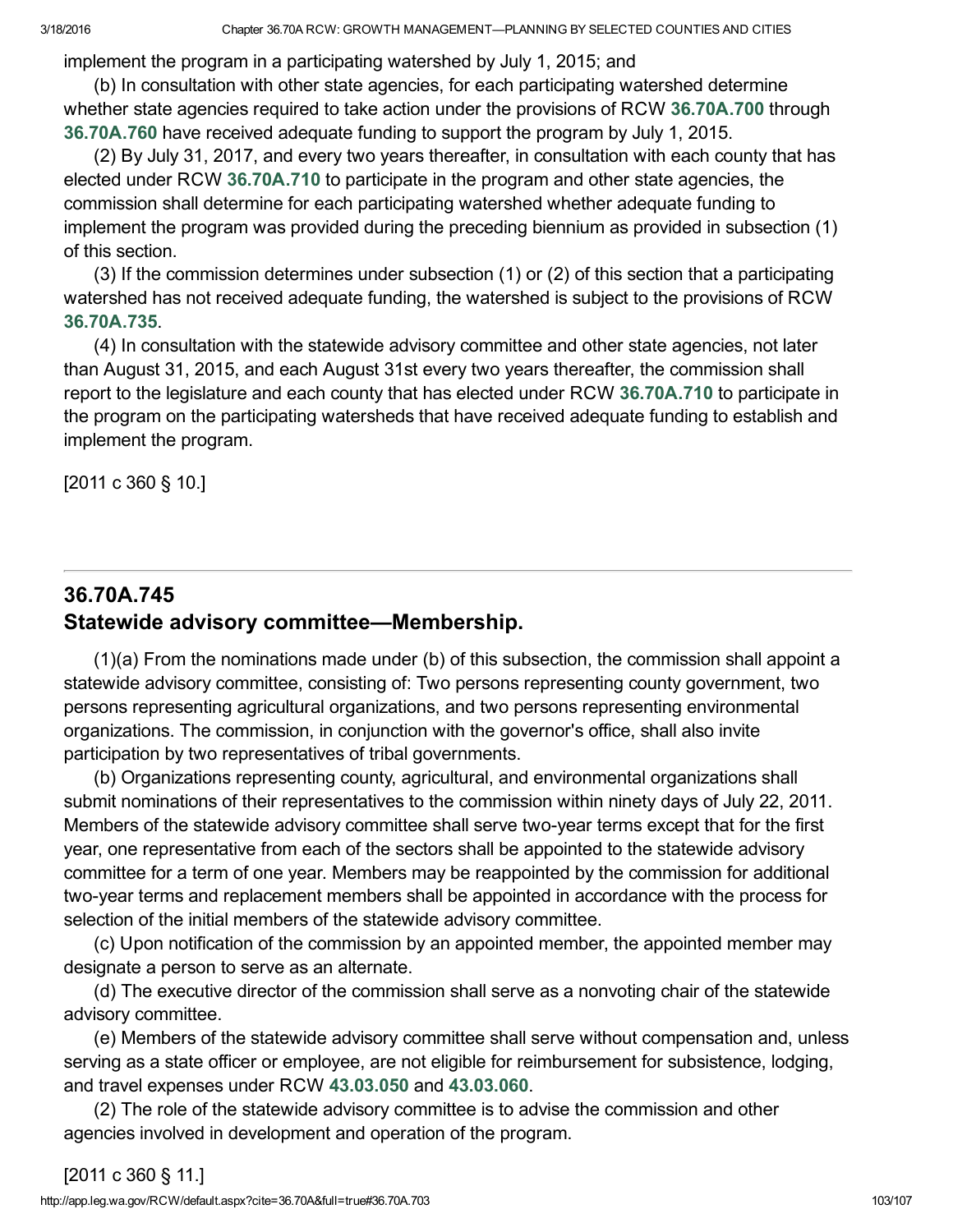## 36.70A.750 Agricultural operators—Individual stewardship plan.

(1) Agricultural operators implementing an individual stewardship plan consistent with a work plan are presumed to be working toward the protection and enhancement of critical areas.

(2) If the watershed group determines that additional or different practices are needed to achieve the work plan's goals and benchmarks, the agricultural operator may not be required to implement those practices but may choose to implement the revised practices on a voluntary basis and is eligible for funding to revise the practices.

[2011 c 360 § 12.]

#### 36.70A.755 Implementing the work plan.

In developing stewardship practices to implement the work plan, to the maximum extent practical the watershed group should:

(1) Avoid management practices that may have unintended adverse consequences for other habitats, species, and critical areas functions and values; and

(2) Administer the program in a manner that allows participants to be eligible for public or private environmental protection and enhancement incentives while protecting and enhancing critical area functions and values.

[2011 c 360 § 13.]

## <span id="page-10-0"></span>36.70A.760 Agricultural operators—Withdrawal from program.

An agricultural operator participating in the program may withdraw from the program and is not required to continue voluntary measures after the expiration of an applicable contract. The watershed group must account for any loss of protection resulting from withdrawals when establishing goals and benchmarks for protection and a work plan under RCW [36.70A.720](#page-5-0).

[2011 c 360 § 14.]

## 36.70A.800 Role of growth strategies commission.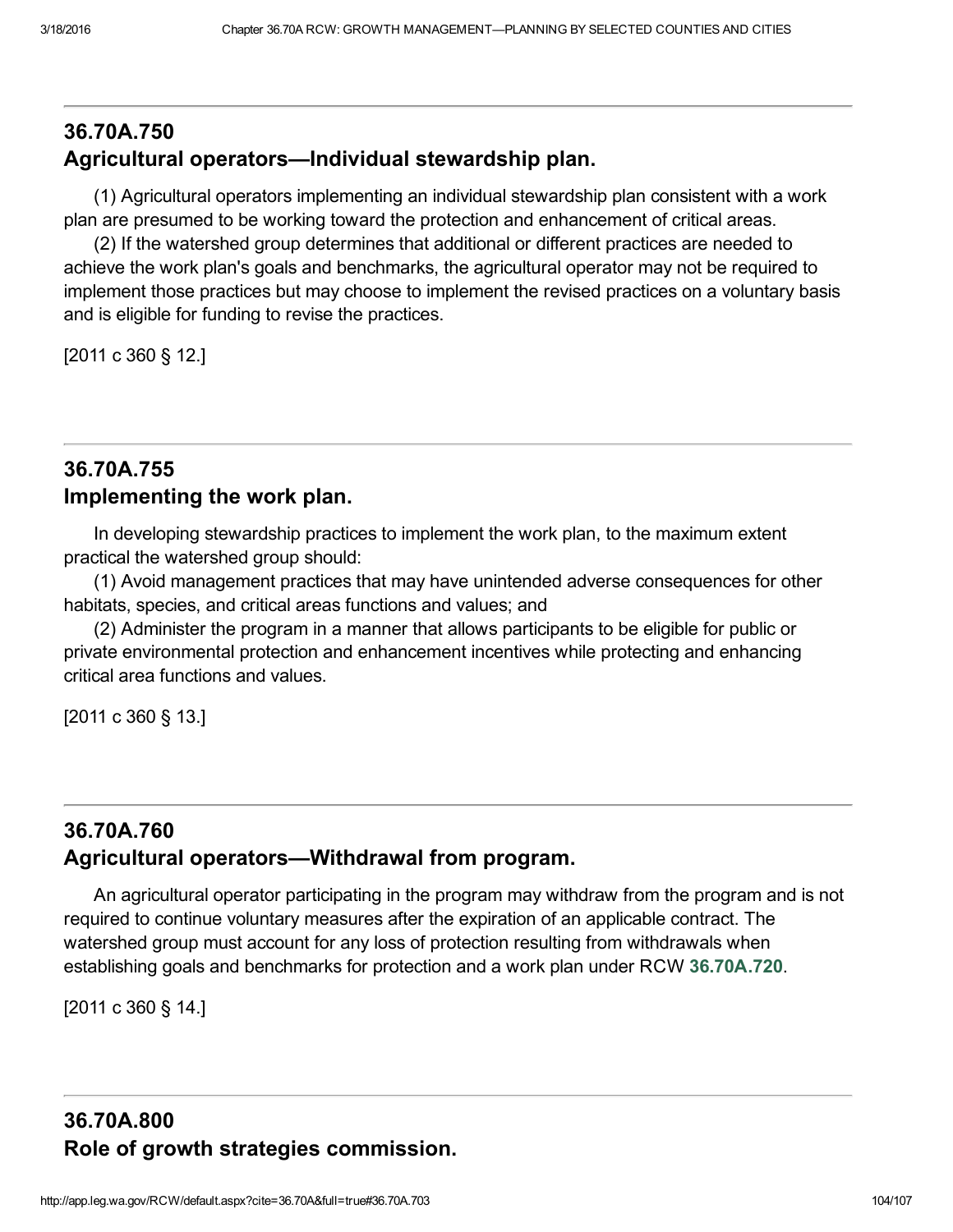The growth strategies commission created by executive order shall:

(1) Analyze different methods for assuring that county and city comprehensive plans adopted under chapter [36.70A](http://app.leg.wa.gov/RCW/default.aspx?cite=36.70A) RCW are consistent with the planning goals under RCW [36.70A.020](#page--1-4) and with other requirements of chapter [36.70A](http://app.leg.wa.gov/RCW/default.aspx?cite=36.70A) RCW;

(2) Recommend to the legislature and the governor by October 1, 1990, a specific structure or process that, among other things:

(a) Ensures county and city comprehensive plans adopted under chapter [36.70A](http://app.leg.wa.gov/RCW/default.aspx?cite=36.70A) RCW are coordinated and comply with planning goals and other requirements under chapter [36.70A](http://app.leg.wa.gov/RCW/default.aspx?cite=36.70A) RCW;

(b) Requires state agencies to comply with this chapter and to consider and be consistent with county and city comprehensive plans in actions by state agencies, including the location, financing, and expansion of transportation systems and other public facilities;

(c) Defines the state role in growth management;

(d) Addresses lands and resources of statewide significance, including to:

(i) Protect these lands and resources of statewide significance by developing standards for their preservation and protection and suggesting the appropriate structure to monitor and enforce the preservation of these lands and resources; and

(ii) Consider the environmental, economic, and social values of the lands and resources with statewide significance;

(e) Identifies potential state funds that may be withheld and incentives that promote county and city compliance with chapter [36.70A](http://app.leg.wa.gov/RCW/default.aspx?cite=36.70A) RCW;

(f) Increases affordable housing statewide and promotes linkages between land use and transportation;

(g) Addresses vesting of rights; and

(h) Addresses short subdivisions; and

(3) Develop recommendations to provide for the resolution of disputes over urban growth areas between counties and cities, including incorporations and annexations.

[1990 1st ex.s. c 17 § 86.]

## 36.70A.900 Severability—1990 1st ex.s. c 17.

If any provision of this act or its application to any person or circumstance is held invalid, the remainder of the act or the application of the provision to other persons or circumstances is not affected.

[1990 1st ex.s. c 17 § 88.]

## 36.70A.901 Part, section headings not law—1990 1st ex.s. c 17.

Part and section headings as used in this act do not constitute any part of the law.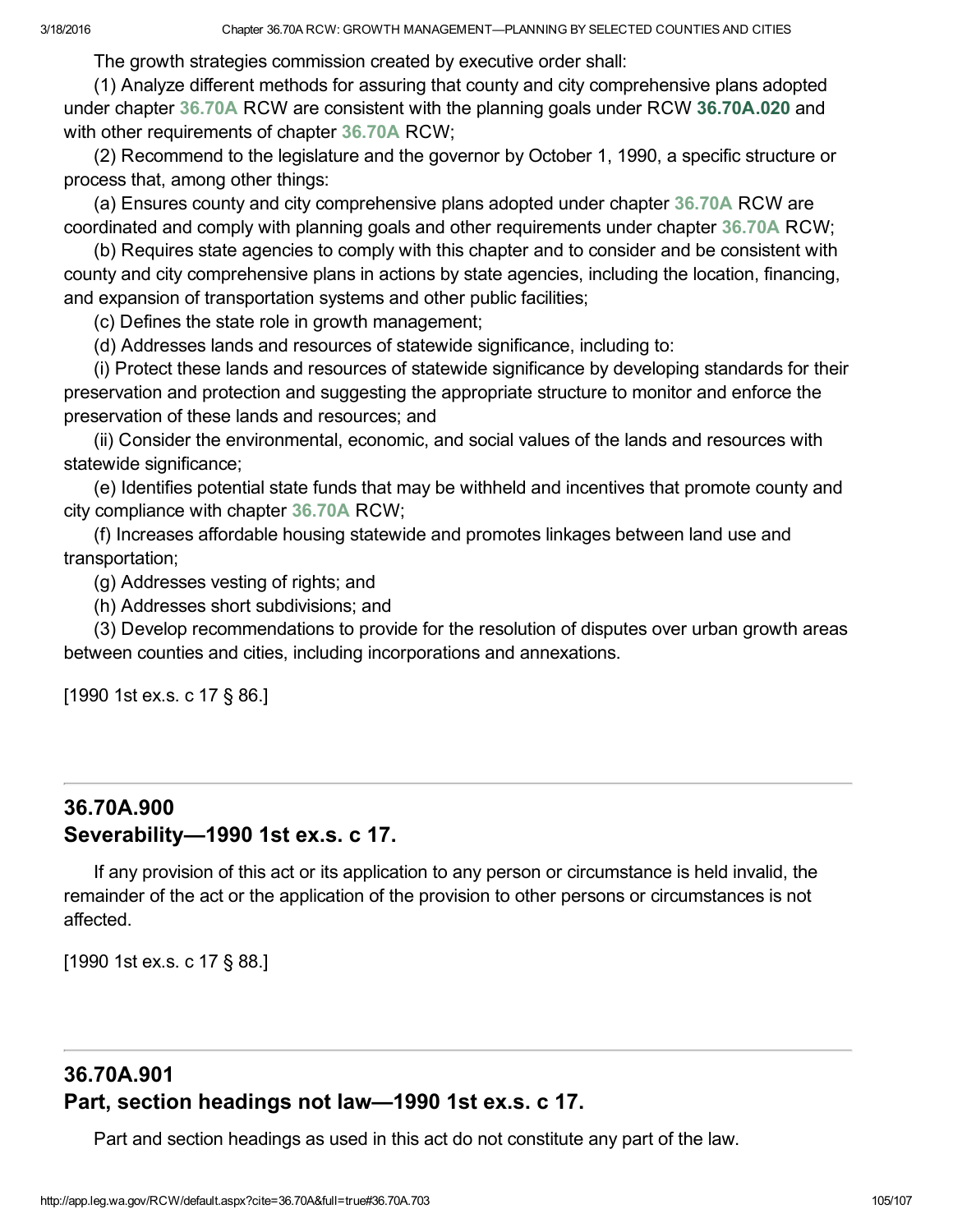[1990 1st ex.s. c 17 § 89.]

#### 36.70A.902 Section headings not law—1991 sp.s. c 32.

Section headings as used in this act do not constitute any part of the law.

[1991 sp.s. c 32 § 40.]

## 36.70A.903 Transfer of powers, duties, and functions.

(1) The powers, duties, and functions of the growth management hearings board are hereby transferred to the environmental and land use hearings office.

(2)(a) All reports, documents, surveys, books, records, files, papers, or written material in the possession of the growth management hearings board shall be delivered to the custody of the environmental and land use hearings office. All cabinets, furniture, office equipment, motor vehicles, and other tangible property employed by the growth management hearings board shall be made available to the environmental and land use hearings office. All funds, credits, or other assets held by the growth management hearings board shall be assigned to the environmental and land use hearings office.

(b) Any appropriations made to the growth management hearings board shall, on July 1, 2011, be transferred and credited to the environmental and land use hearings office.

(c) If any question arises as to the transfer of any personnel, funds, books, documents, records, papers, files, equipment, or other tangible property used or held in the exercise of the powers and the performance of the duties and functions transferred, the director of financial management shall make a determination as to the proper allocation and certify the same to the state agencies concerned.

(3) All employees of the growth management hearings board are transferred to the jurisdiction of the environmental and land use hearings office. All employees classified under chapter [41.06](http://app.leg.wa.gov/RCW/default.aspx?cite=41.06) RCW, the state civil service law, are assigned to the environmental and land use hearings office to perform their usual duties upon the same terms as formerly, without any loss of rights, subject to any action that may be appropriate thereafter in accordance with the laws and rules governing state civil service.

(4) All existing rules and all pending cases before the growth management hearings board shall be continued and acted upon by the growth management hearings board located within the environmental and land use hearings office. All pending business, existing contracts, and obligations shall remain in full force and shall be performed by the environmental and land use hearings office.

(5) The transfer of the powers, duties, functions, and personnel of the growth management hearings board shall not affect the validity of any act performed before July 1, 2011.

(6) If apportionments of budgeted funds are required because of the transfers directed by this section, the director of financial management shall certify the apportionments to the agencies